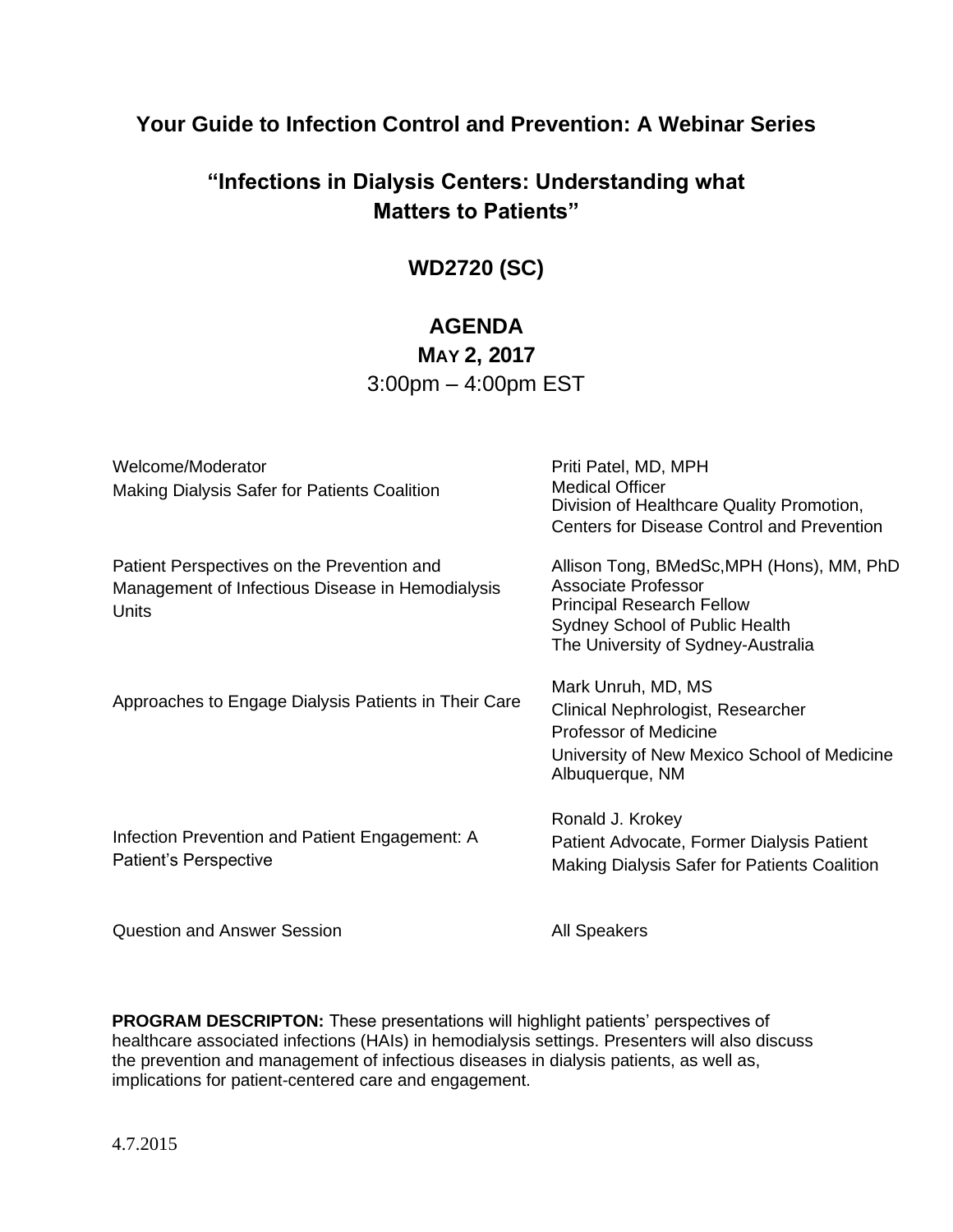#### **OBJECTIVES:**

- Describe infection control techniques that reduce the risk and spread of healthcare- associated infections (HAI).
- Identify unsafe practices that place patients at risk for HAIs.
- Describe best practices for infection control and prevention in daily practice in healthcare settings.
- Apply standards, guidelines, best practices, and established processes related to safe and effective medication use.

#### **Origination Date: July 15, 2019 Expiration Date: July 15, 2021**

| <b>URL:</b>                 | https://wwwdev.cdc.gov/hai/prevent/safe-healthcare-webinars.html                                                                                                 |
|-----------------------------|------------------------------------------------------------------------------------------------------------------------------------------------------------------|
| <b>HARDWARE/SOFTWARE:</b>   | Computer Hardware; Internet connection;<br><b>Browser</b>                                                                                                        |
| <b>MATERIALS:</b>           | None                                                                                                                                                             |
| <b>TARGET AUDIENCE:</b>     | Physicians, Physician Assistants, Nurse<br>Practitioners, Registered Nurses, Health<br>Educators, Pharmacists, Epidemiologists,<br>Laboratorians, Administrators |
| <b>PREREQUISITES:</b>       | General awareness of germ theory and<br>basic level of infection control and prevention                                                                          |
| <b>CONTACT INFORMATION:</b> | Division of Healthcare Quality Promotion,<br>hip@cdc.gov                                                                                                         |

### **ACCREDITATION STATEMENTS:**

**CME:** The Centers for Disease Control and Prevention is accredited by the Accreditation Council for Continuing Medical Education (ACCME®) to provide continuing medical education for physicians.

The Centers for Disease Control and Prevention designates this **enduring activity** for a maximum of **(1.0)** *AMA PRA Category 1 Credits*™. Physicians should claim only the credit commensurate with the extent of their participation in the activity.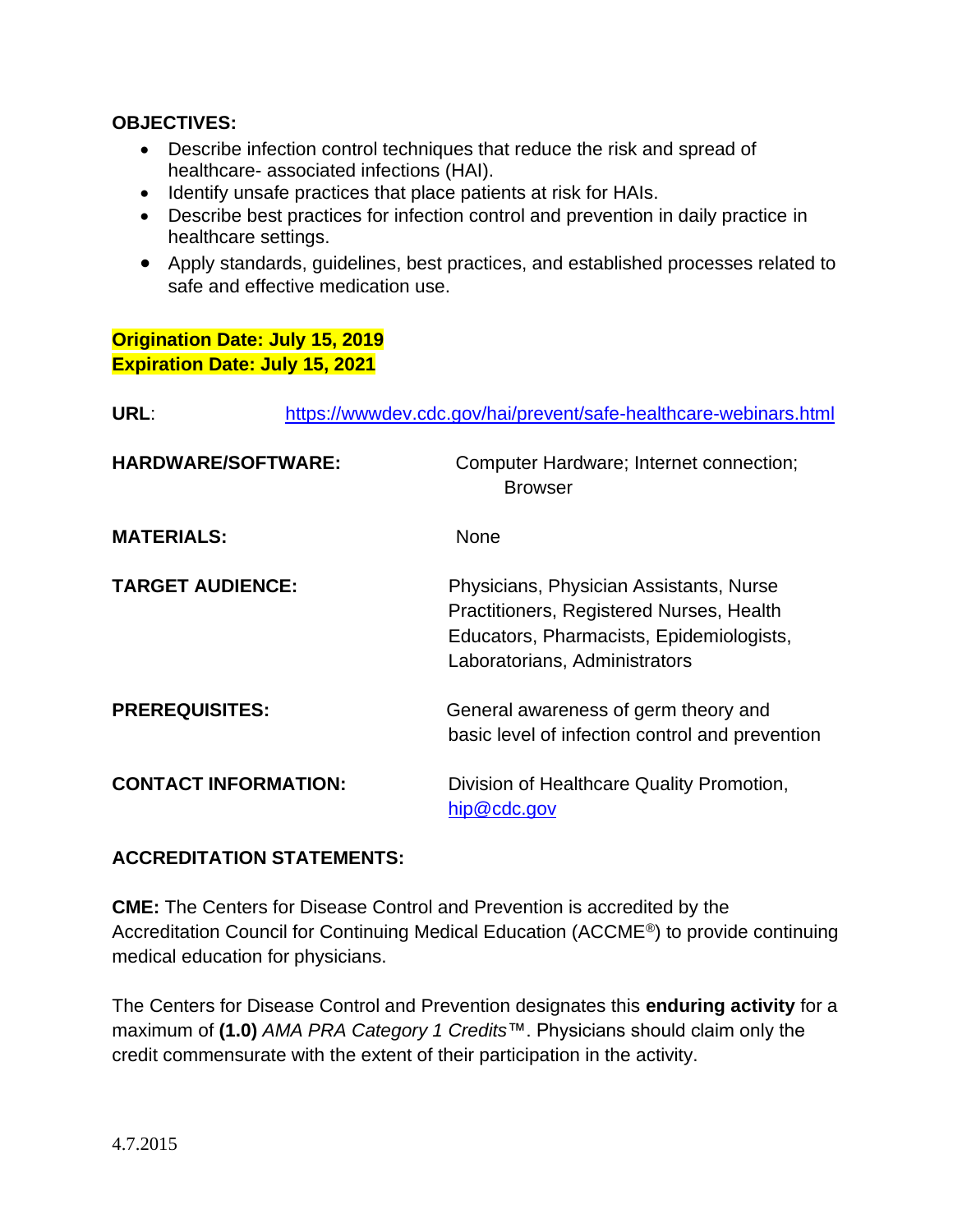**CNE:** The Centers for Disease Control and Prevention is accredited as a provider of Continuing Nursing Education by the American Nurses Credentialing Center's Commission on Accreditation.

This activity provides **(1.0)** contact hours.

**CEU:** The Centers for Disease Control and Prevention is authorized by IACET to offer **(0.1)** CEU's for this program.

**CECH:** Sponsored by the Centers for Disease Control and Prevention, a designated provider of continuing education contact hours (CECH) in health education by the National Commission for Health Education Credentialing, Inc. This program is designated for Certified Health Education Specialists (CHES) and/or Master Certified Health Education Specialists (MCHES) to receive up to **(1)** total Category I continuing education contact hours. Maximum advanced level continuing education contact hours available are 0. CDC provider number **98614.**

**CPE:** The Centers for Disease Control and Prevention is accredited by the Accreditation Council for Pharmacy Education as a provider of continuing pharmacy education.

This program is a designated event for pharmacists to receive **(0.1)** CEUs in pharmacy education. The Joint Accreditation Universal Activity Number is **JA4008229-0000-20- 097-H05-P**.

Category: This activity has been designated as Knowledge-Based.

Once credit is claimed, an unofficial statement of credit is immediately available on TCEOnline. Official credit will be uploaded within 60 days on the NABP/CPE Monitor.

### **For Certified Public Health Professionals (CPH)**

The Centers for Disease Control and Prevention is a pre-approved provider of Certified in Public Health (CPH) recertification credits and is authorized to offer **(1)** CPH recertification credits for this program.

CDC is an approved provider of CPH Recertification Credits by the National Board of Public Health Examiners. Effective October 1, 2013, the National Board of Public Health Examiners (NBPHE) accepts continuing education units (CEU) for CPH recertification credits from CDC. Please select CEU as your choice for continuing education when registering for a course on TCEOnline. Learners seeking CPH should use the guidelines